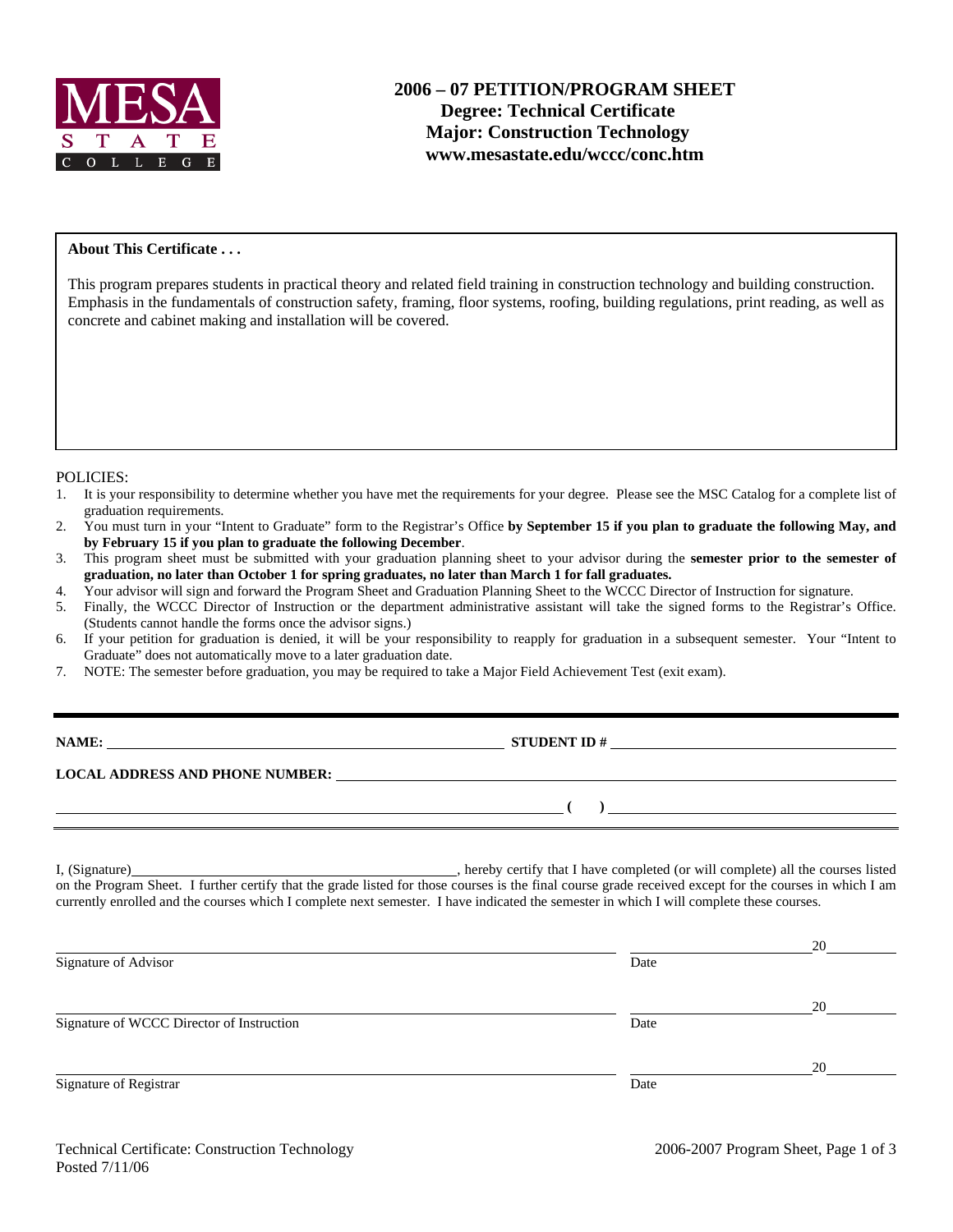- A cumulative grade point average of 2.0 or higher must be maintained for all courses taken and a "C" or better must be achieved in each course which comprises the area of emphasis or specialization for CONC.
- It is recommended that students work closely with a faculty advisor when selecting appropriate courses and scheduling classes.

#### **Technical Certificate: Construction Technology** (36 Semester Hours)

| Course      | No.            | Credit                  | Grade                                                                                                      | Term | Year | Trns/Subs                                                                                                                                                                    | Course      | No.   | Credit | Grade                                                                                                      | Term | Year | Trns/Subs |
|-------------|----------------|-------------------------|------------------------------------------------------------------------------------------------------------|------|------|------------------------------------------------------------------------------------------------------------------------------------------------------------------------------|-------------|-------|--------|------------------------------------------------------------------------------------------------------------|------|------|-----------|
| <b>CONC</b> | 100            |                         |                                                                                                            |      |      | $\underline{\hspace{1cm}1}$ , $\underline{\hspace{1cm}}$ , $\underline{\hspace{1cm}}$ , $\underline{\hspace{1cm}}$ , $\underline{\hspace{1cm}}$ , $\underline{\hspace{1cm}}$ | <b>CONC</b> | 131   |        | $\frac{1}{\sqrt{1-\frac{1}{2}}}$ and $\frac{1}{\sqrt{1-\frac{1}{2}}}$                                      |      |      |           |
| <b>CONC</b> | - 101          | $\overline{\mathbf{3}}$ |                                                                                                            |      |      |                                                                                                                                                                              | <b>CONC</b> | - 140 |        | $\frac{2}{\sqrt{2}}$ $\frac{2}{\sqrt{2}}$ $\frac{2}{\sqrt{2}}$                                             |      |      |           |
| <b>CONC</b> | 102            |                         | $\frac{1}{\sqrt{1-\frac{1}{2}}}$ and $\frac{1}{\sqrt{1-\frac{1}{2}}}$ and $\frac{1}{\sqrt{1-\frac{1}{2}}}$ |      |      |                                                                                                                                                                              | <b>CONC</b> | 147   |        | $\frac{2}{\pi}$ - -                                                                                        |      |      |           |
| <b>CONC</b> | $-103$         |                         |                                                                                                            |      |      |                                                                                                                                                                              | <b>CONC</b> | 201   |        | <u>_1__ ___ ___ ___</u>                                                                                    |      |      |           |
| <b>CADT</b> | 105            |                         | $\frac{3}{2}$ $\frac{1}{2}$ $\frac{1}{2}$ $\frac{1}{2}$                                                    |      |      |                                                                                                                                                                              | <b>CONC</b> | 202   |        | $\frac{1}{\sqrt{1-\frac{1}{2}}}$ and $\frac{1}{\sqrt{1-\frac{1}{2}}}$ and $\frac{1}{\sqrt{1-\frac{1}{2}}}$ |      |      |           |
| <b>CONC</b> | <sup>120</sup> |                         | $\frac{2}{\sqrt{2}}$ $\frac{2}{\sqrt{2}}$ $\frac{2}{\sqrt{2}}$ $\frac{2}{\sqrt{2}}$                        |      |      |                                                                                                                                                                              | <b>CONC</b> | 203   |        | $\frac{2}{\sqrt{2}}$                                                                                       |      |      |           |
| <b>CONC</b> | <u>121</u>     | 2                       |                                                                                                            |      |      |                                                                                                                                                                              | <b>CONC</b> | 205   |        | $\overline{2}$                                                                                             |      |      |           |
| <b>CONC</b> | 122            | 2                       |                                                                                                            |      |      |                                                                                                                                                                              | <b>CONC</b> | 215   |        | $\frac{2}{\sqrt{2}}$ $\frac{2}{\sqrt{2}}$                                                                  |      |      |           |
| <b>CONC</b> | 125            | $\frac{2}{2}$           |                                                                                                            |      |      |                                                                                                                                                                              | <b>CONC</b> | 235   |        |                                                                                                            |      |      |           |
| <b>CONC</b> | 130            | $\frac{2}{3}$           |                                                                                                            |      |      |                                                                                                                                                                              | <b>CONC</b> | 253   |        | $\frac{3}{2}$ $\frac{1}{2}$ $\frac{1}{2}$ $\frac{1}{2}$ $\frac{1}{2}$                                      |      |      |           |
|             |                |                         |                                                                                                            |      |      |                                                                                                                                                                              |             |       |        |                                                                                                            |      |      |           |

# **Technical Certificate: Construction Technology** (36 Semester Hours)

## **Required Courses:**

CONC 100 Introduction to the Trades CONC 101 Construction Safety & Regulation CONC 102 Electrical Safety CONC 103 Rigging Safety Basic CADT 105 Print Reading – Residential, Commercial, Industrial CONC 120 General Construction Framing CONC 121 Floor Framing CONC 122 Wall and Ceiling Framing CONC 125 Roof Framing, Materials and Methods CONC 130 Windows & Exterior Doors CONC 131 Exterior Trim CONC 140 Stair Construction/Layout CONC 147 General Interior Finishes and Trim CONC 201 Building Permits, Codes, and Ethics CONC 202 Introduction to Concrete Materials CONC 203 Concrete Placing and Finishing CONC 205 Job Site Layout and Measuring CONC 215 Form and Foundation Systems CONC 235 Thermal and Moisture Methods and Materials CONC 253 Cabinets/Countertop